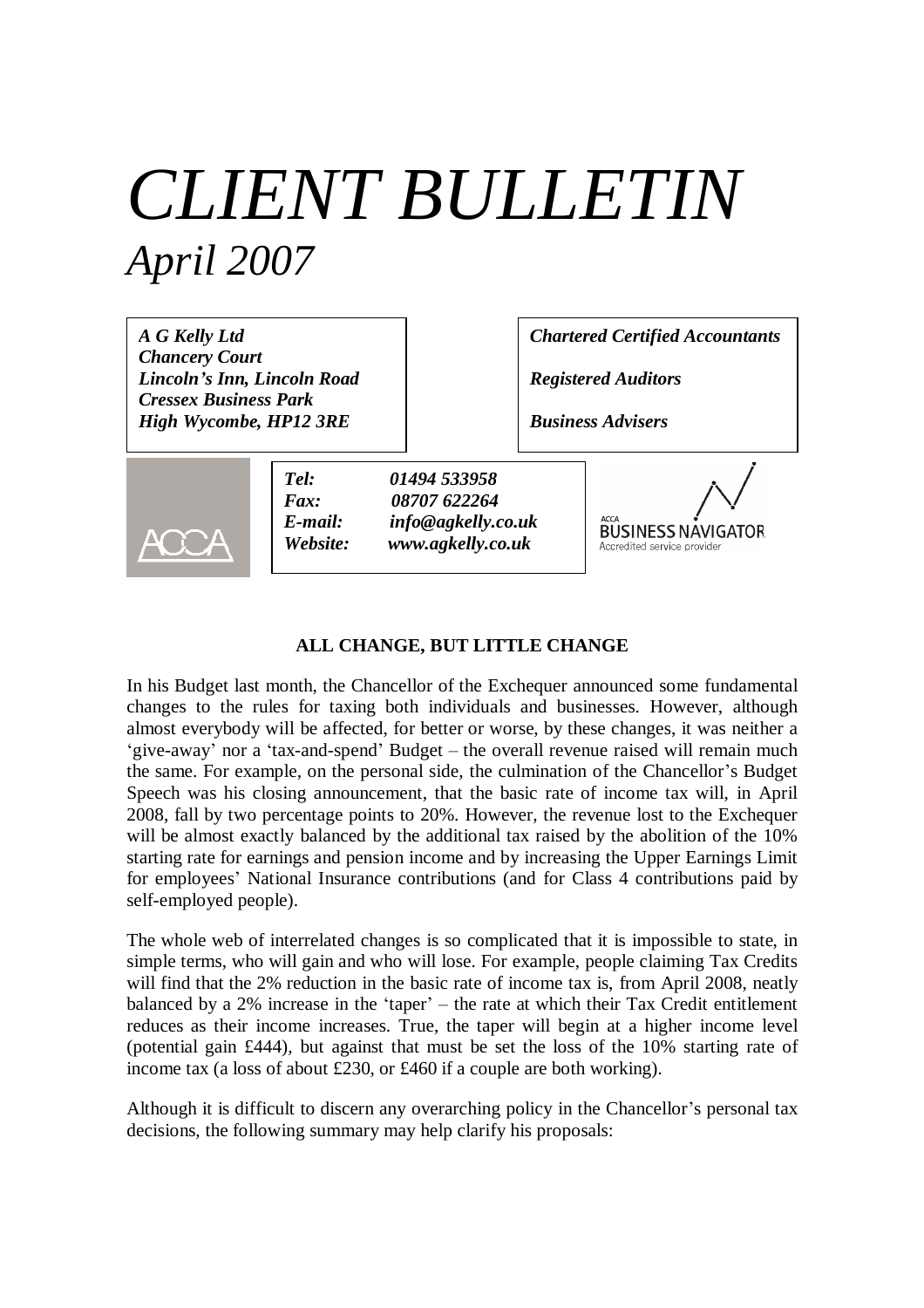| <b>Income tax</b>                                    | 2006/07 | 2007/08               | 2008/09     | 2009/10     |
|------------------------------------------------------|---------|-----------------------|-------------|-------------|
| Starting rate of tax on<br>earnings and pensions     | 10%     | 10%                   | abolished   | abolished   |
| Basic rate of tax                                    | 22%     | 22%                   | 20%         | 20%         |
| Higher rate of tax                                   | 40%     | 40%                   | 40%         | 40%         |
| Higher rate of tax charged<br>on income in excess of | £38,335 | £39,825               | £41,000 $*$ | £43,000 $*$ |
| <b>National Insurance contributions</b>              |         |                       |             |             |
| Upper earnings limit                                 | £33,540 | £34,840               | £39,800 *   | £43,000 $*$ |
| Cumulative increase in<br>employee's contributions   |         | £110                  | £591 *      | £895 *      |
| Cumulative increase in<br>Class 4 contributions      |         | £78                   | £414 $*$    | £626 $*$    |
|                                                      |         | * Approximate figures |             |             |

## **Working Tax Credit and Child Tax Credit**

| Claim tapered when    |        |        |        |        |
|-----------------------|--------|--------|--------|--------|
| annual income exceeds | £5,220 | £5,220 | £6.420 | £6,420 |
| Rate of taper         | 37%    | 37%    | 39%    | 39%    |

The overall picture, accordingly, is income tax up for lower earners (because of the abolition of the 10% starting rate), but down for higher earners (because of the reduction in basic rate and the higher income point at which 40% tax becomes payable). However, those earning over about £35,000 will pay higher National Insurance contributions. Overall, the highest earners will be a little worse off if they are employees or directors (about £100 in 2008/09) but a little better off if self-employed (about £70 for that year).

Tax Credit claimants will gain more by the increase in the income point at which their claim begins to be tapered than they will lose by the increased rate of taper. Single claimants will generally gain enough also to cover the loss of the starting rate of tax, but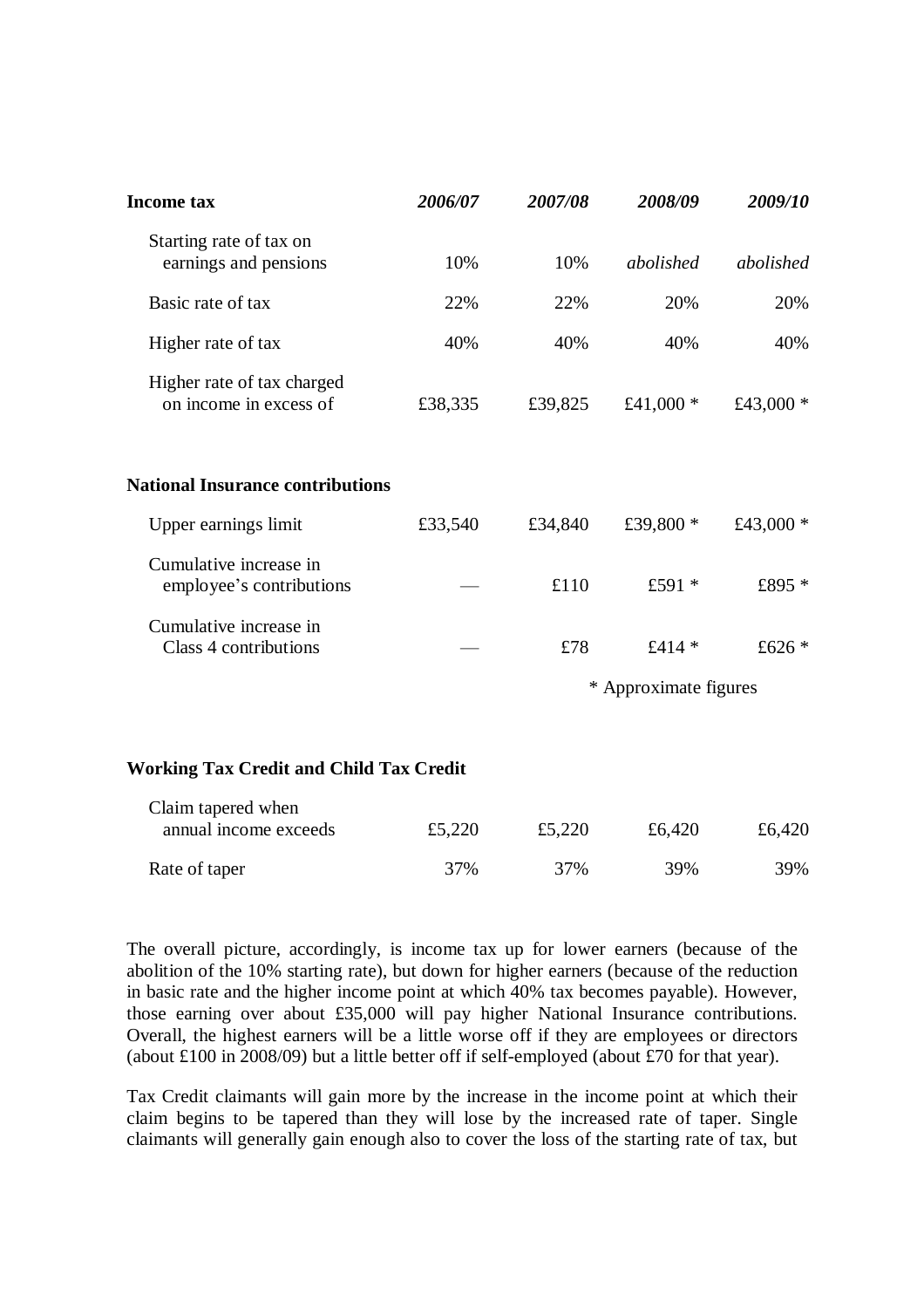couple claimants, where both are working (and so both will lose the benefit of the starting rate) will lose out overall.

## **BUSINESS TAX CHANGES**

The Chancellor announced that the 50% first-year allowance for purchases, by small businesses, of most types of machinery and equipment, which was due to end in April 2007, will be extended for a further year. It will then (in April 2008) be replaced by a new 'Annual Investment Allowance'– a 100% first-year allowance for the first £50,000 spent, in any one year, on most types of machinery and equipment.

However, it is not all good news, because at the same time (April 2008) the annual writing-down allowance for machinery and equipment in the capital allowances 'pool' will fall from 25% to 20% – and the Government estimates that the extra tax revenue raised from reducing the writing-down allowance will make good the revenue lost by introducing the new Annual Investment Allowance, more than twice over. That said, overall small businesses are likely to gain (because a high proportion of their capital spending will be within the £50,000 annual limit), while larger businesses, which will continue to run substantial capital allowance 'pools', are likely to lose.

Under the new scheme, it appears that the balance of expenditure over £50,000 will not qualify for any first-year allowance at all, but only for the 20% writing-down allowance. Accordingly, a small business may well enjoy a substantial tax advantage if it spreads a major capital investment programme over two or more years.

The Government has also decided to phase out industrial and agricultural buildings allowances. The annual allowance will fall from the current 4% to 3% in April 2008, 2% in April 2009 and 1% in April 2010, with full abolition from April 2011.

## **CORPORATION TAX RATES**

The Chancellor announced a 2% reduction in the main rate of corporation tax, effective from April  $2008 -$  but as this applies only to profits over £300,000, it will not affect many small businesses! Of more relevance is the phased increase in the small companies rate, from 19% in 2006/07 to 20% in 2007/08, 21% in 2008/09 and 22% in 2009/10.

The overall effect of the Budget changes on small companies will depend on whether they gain more from the Annual Investment Allowance than they lose in the higher rate of corporation tax – which in turn will depend on their equipment and machinery needs.

#### **FAMILY FINANCIAL PLANNING**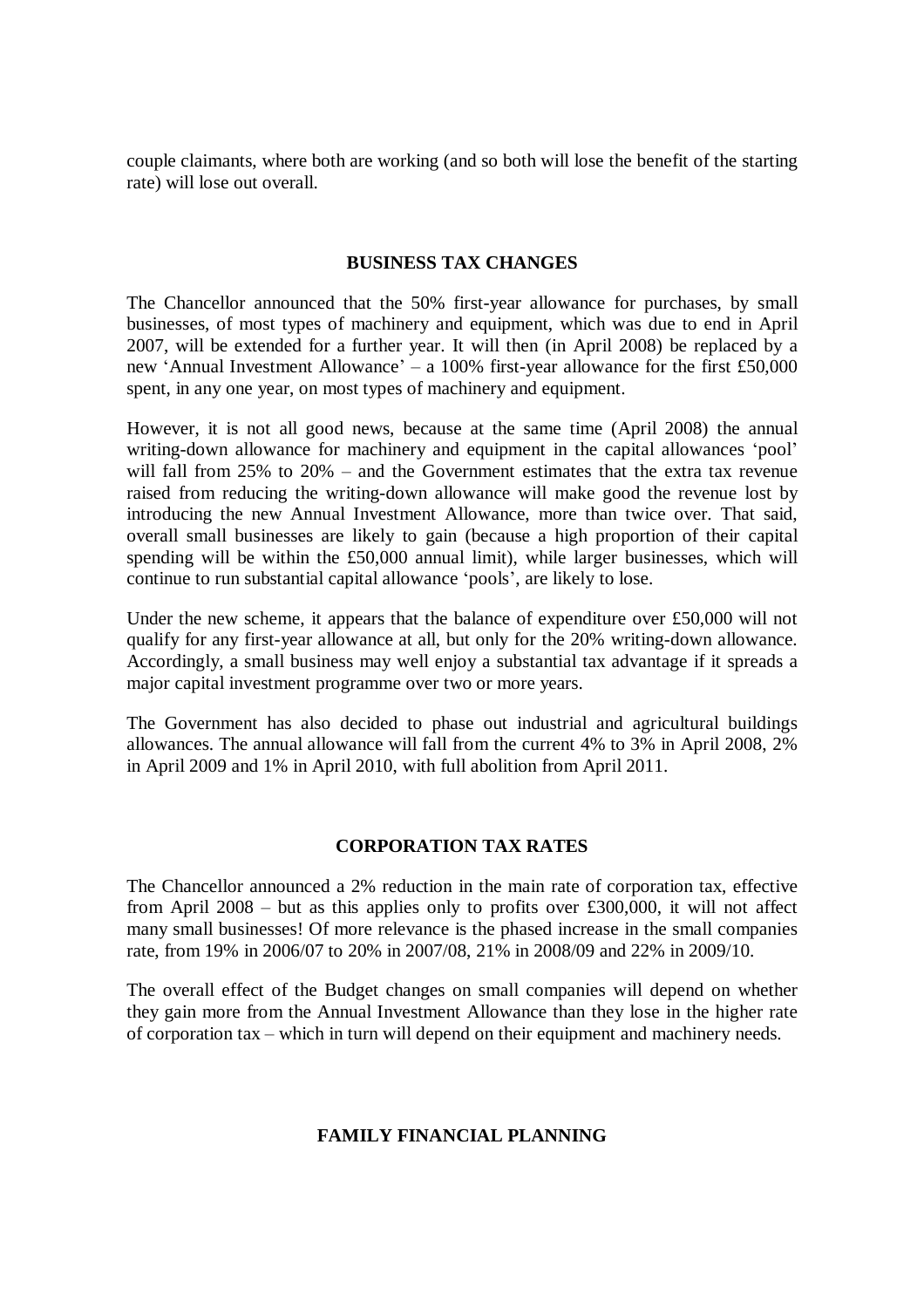They say there's no such thing as a free lunch, but there are two ways a family may be able to increase a member's pension rights, at no cost to themselves:

#### *Minimum wage to frank National Insurance record*

There is a band of earnings which are subject to 'nil rate National Insurance contributions'– this apparent contradiction in terms means that no contributions are payable, by employee or employer, but the employee's contribution record is still franked for pension and benefit purposes. For 2007/08, the 'nil rate band' runs from the 'Lower Earnings Limit' of £87 a week (£377 a month) to the 'Earnings Threshold' of £100 a week (£435 a month).

 Where family members work part-time in a family business, it is important to remember that worthwhile pension rights can be accrued, at no cost, by paying them a salary just over, rather than just under, the Lower Earnings Limit. If you are already doing this, watch that the Lower Earnings Limit rises slightly each April – this year from £84 to £87 a week – so you must remember to increase wages accordingly.

## *Who's holding the baby?*

Almost always, Child Benefit is claimed by the child's or baby's mother. However, if her husband or partner is not working, it should be claimed by him. This is because a 'househusband' will qualify for Home Responsibilities Protection, which will frank his National Insurance contribution record for pension purposes if, but only if, he is the named Child Benefit claimant.

For Home Responsibilities Protection to accrue, Child Benefit must be claimed by one parent or the other *for a complete tax year*. If the claim for 2007/08 is currently in the mother's name, it may be changed to her husband's or partner's, by making a transfer application no later than Thursday, 5 July 2007. This can be done by telephoning the Child Benefit Office on 0845 302 1444.

## **DO COLD CALLS MAKE YOU HOT UNDER THE COLLAR?**

Unwanted telephone calls from pushy salesmen can be really, really annoying. They disrupt your working day, or intrude on your leisure time at home. But fortunately, there is a solution – to register with the Telephone Preference Service (TPS).

Businesses, charities and voluntary organisations are all prohibited from 'cold calling' telephone subscribers registered with the TPS. Registration is free and can cover both land lines and mobile numbers. Anyone can register, either online at *www.tpsonline.org.uk* or by calling 0845 070 0707.